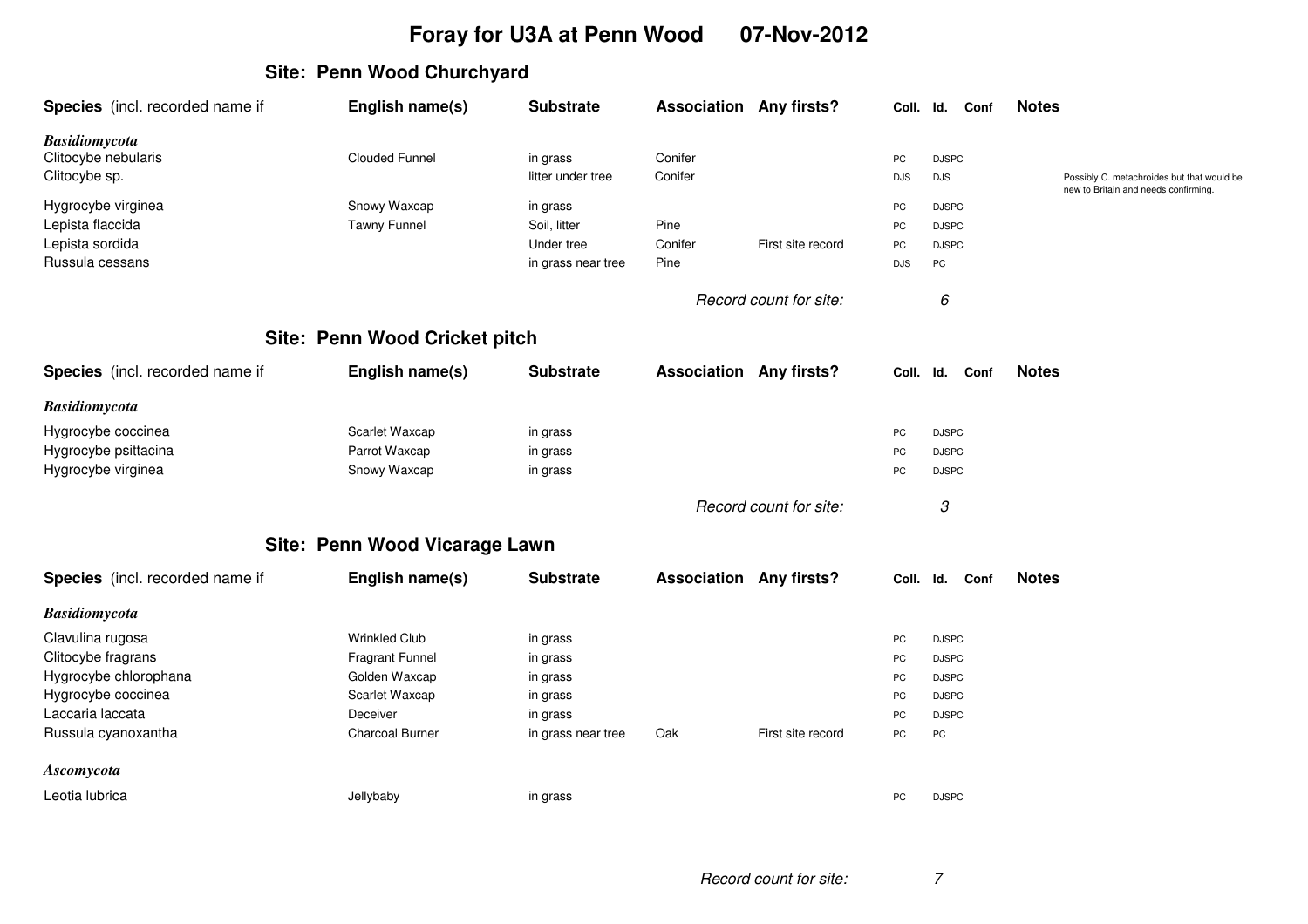## **Site: Penn Wood**

| <b>Species</b> (incl. recorded name if | English name(s)                       | <b>Substrate</b> | <b>Association Any firsts?</b> |                   | Coll. Id.  |              | Conf | <b>Notes</b>       |
|----------------------------------------|---------------------------------------|------------------|--------------------------------|-------------------|------------|--------------|------|--------------------|
| <b>Basidiomycota</b>                   |                                       |                  |                                |                   |            |              |      |                    |
| Amanita pantherina                     | Panthercap                            | Under tree       | Oak                            |                   | PC         | <b>DJSPC</b> |      | stipe base missing |
| Amanita rubescens                      | <b>Blusher</b>                        | Under tree       | <b>Birch</b>                   |                   | PC         | <b>DJSPC</b> |      |                    |
| Basidioradulum radula                  | <b>Toothed Crust</b>                  | stick            | Deciduous                      |                   | <b>DJS</b> | <b>DJS</b>   |      |                    |
| Boletus chrysenteron                   | <b>Red Cracking Bolete</b>            | Soil, litter     | Mixed deciduous<br>trees       |                   | PC         | <b>DJSPC</b> |      |                    |
| Byssomerulius corium                   | <b>Netted Crust</b>                   | stick            | Beech                          |                   | <b>DJS</b> | <b>DJS</b>   |      |                    |
| Calocera pallidospathulata             | Pale Stagshorn                        | on wood          | Indeterminate wood             |                   | <b>DJS</b> | <b>DJS</b>   |      |                    |
| Clitocybe nebularis                    | <b>Clouded Funnel</b>                 | Soil, litter     | Beech                          |                   | PC         | <b>DJSPC</b> |      |                    |
| Collybia butyracea                     | <b>Butter Cap</b>                     | Soil, litter     | Mixed deciduous<br>trees       |                   | PC         | <b>DJSPC</b> |      |                    |
| Coniophora puteana                     | Wet Rot / Cellar Fungus               | sawn logs        | Conifer                        | First site record | PC         | PC           |      |                    |
| Crepidotus cesatii                     |                                       | Twigs            | Deciduous                      |                   |            | <b>DJS</b>   |      |                    |
| Crepidotus variabilis                  | Variable Oysterling                   | Twigs            | Deciduous                      |                   |            | <b>DJS</b>   |      |                    |
| Dacrymyces stillatus                   | Common Jellyspot                      | sawn logs        | Conifer                        |                   | PC         | <b>DJSPC</b> |      |                    |
| Gymnopilus penetrans                   | Common Rustgill                       | on wood          | Conifer                        |                   | PC         | <b>DJSPC</b> |      |                    |
| Heterobasidion annosum                 | Root Rot / Root Fomes                 | on felled trunk  | Conifer                        |                   | PC         | <b>DJSPC</b> |      |                    |
| Hypholoma fasciculare                  | Sulphur Tuft                          | stumps           | deciduous and<br>conifer       |                   | PC         | <b>DJSPC</b> |      |                    |
| Laccaria amethystina                   | <b>Amethyst Deceiver</b>              | Soil, litter     | Beech                          |                   | PC         | <b>DJSPC</b> |      |                    |
| Laccaria laccata                       | Deceiver                              | Soil, litter     | Beech                          |                   | PC         | <b>DJSPC</b> |      |                    |
| Lepista nuda                           | <b>Wood Blewit</b>                    | Soil, litter     | Beech                          |                   | PC         | <b>DJSPC</b> |      |                    |
| Lycoperdon pyriforme                   | Stump Puffball                        | on wood          | Deciduous                      |                   | PC         | <b>DJSPC</b> |      |                    |
| Mycena arcangeliana                    | Angel's Bonnet                        | on wood          | Deciduous                      |                   | PC         | PC           |      |                    |
| Mycena metata                          |                                       | twiggy debris    | conifer and<br>dediduous       |                   | PC         | PC           |      |                    |
| Mycena pura                            | Lilac Bonnet                          | Soil, litter     | Deciduous                      |                   | PC         | <b>DJSPC</b> |      |                    |
| Mycena smithiana                       |                                       | Fallen leaf      | Beech                          |                   | PC         | PC           |      |                    |
| Mycena speirea                         | <b>Bark Bonnet</b>                    | on mossy wood    | Indeterminate wood             |                   | PC         | PC           |      |                    |
| Panellus stipticus                     | <b>Bitter Oysterling</b>              | sawn logs        | Conifer                        |                   | PC         | <b>DJSPC</b> |      |                    |
| Piptoporus betulinus                   | Birch Polypore / Razorstrop<br>Fungus | on dead trunk    | <b>Birch</b>                   |                   | PC         | <b>DJSPC</b> |      |                    |
| Pluteus cervinus                       | Deer Shield                           | on wood          | Beech                          |                   | <b>DJS</b> | <b>DJS</b>   |      |                    |
| Rickenella fibula                      | Orange Mosscap                        | in moss          |                                |                   | PC         | <b>DJSPC</b> |      |                    |
| Schizopora paradoxa                    | <b>Split Porecrust</b>                | Fallen branch    | Beech                          |                   | PC         | <b>DJSPC</b> |      |                    |
| Stereum hirsutum                       | Hairy Curtain Crust                   | Fallen branch    | Beech                          |                   | PC         | <b>DJSPC</b> |      |                    |
| Stereum rugosum                        | <b>Bleeding Broadleaf Crust</b>       | Fallen branch    | Deciduous                      |                   | PC         | PC           |      |                    |